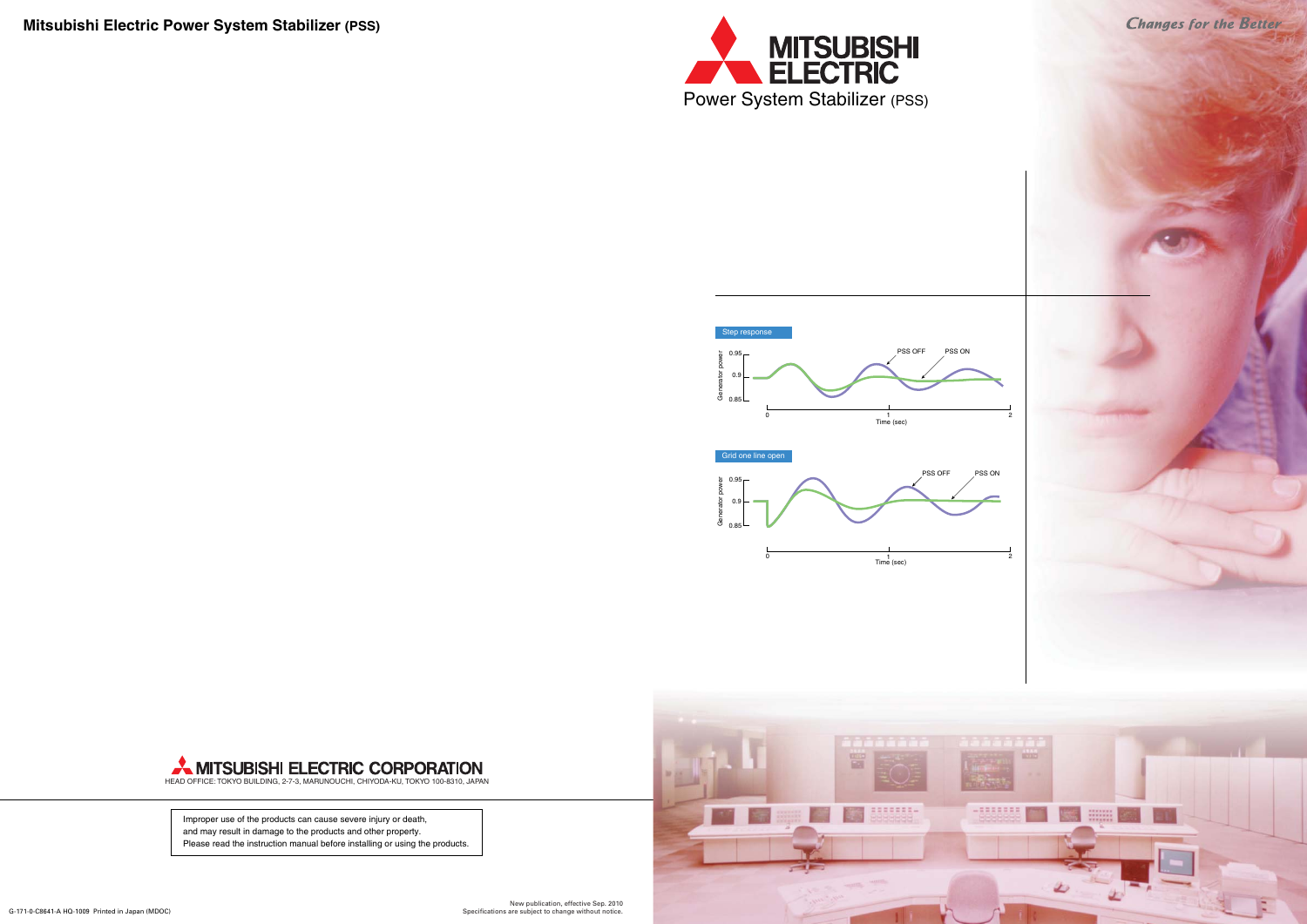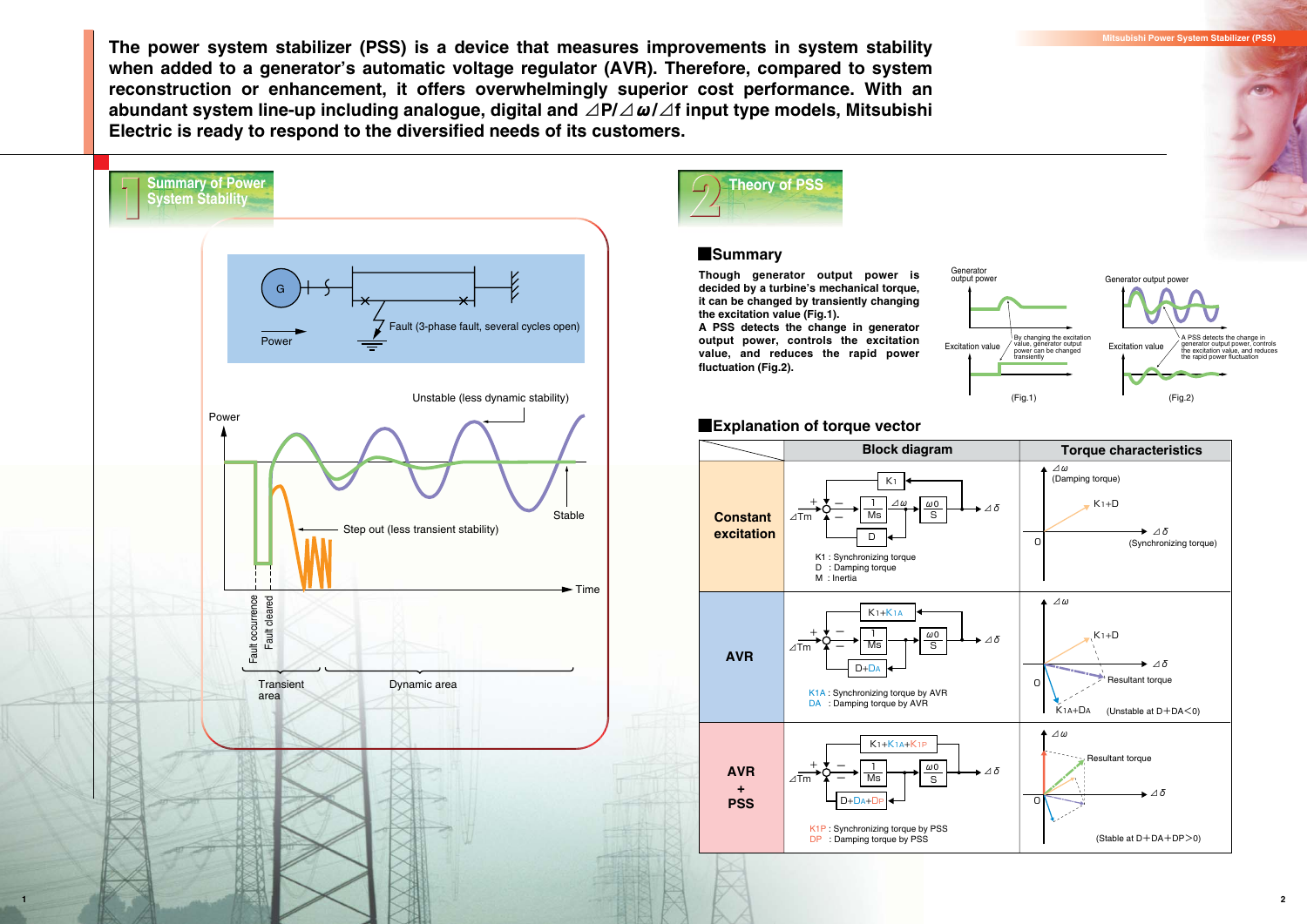





#### **Mitsubishi Power System Stabilizer (PSS)**

**As previously mentioned, the PSS detects fluctuations in generator output power and controls the excitation. The type of PSS is distinguished by its detection signal. The simplest and most typical type is the ⊿P input type unit; however, ⊿ω and ⊿f input type units have been introduced to improve the stability of the intra-system oscillation mode (i.e., long-term or interface mode) in view of the large increase in power systems and power re-routing in recent years. Each of the features is outlined below.** 





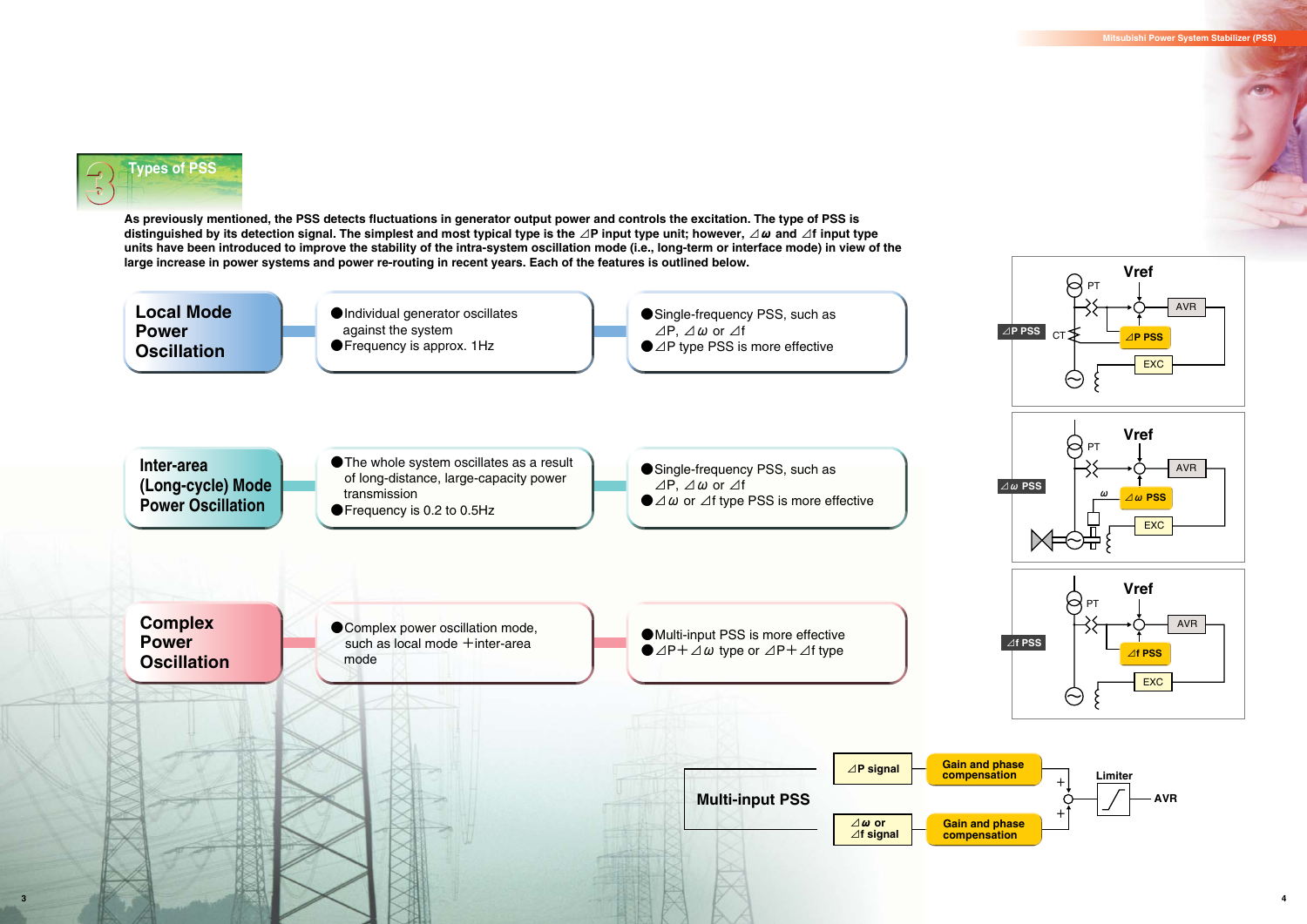



| Device                        | <b>Function</b>                                           | Specification                                                                                                                                                                         |
|-------------------------------|-----------------------------------------------------------|---------------------------------------------------------------------------------------------------------------------------------------------------------------------------------------|
| Power/Voltage<br>converter    | Detects generator power and<br>voltage from PT, CT signal | Power converter: 0-1kW/0-30mV, response time: less than 10msec,<br>voltage converter: 0-150VAC/0-5VDC                                                                                 |
| PSS main card                 | Amplifier (Gain) [Kpss]                                   | Kpss=0.1 $\sim$ 3.0pu/pu (typical range)                                                                                                                                              |
| (SPMT)                        | Reset filter [Tr]                                         | $Tr=1 \sim 20$ sec                                                                                                                                                                    |
|                               | Lag [Tlag]                                                | Tlag= $0.01 \sim$ 1sec                                                                                                                                                                |
|                               | Limiter                                                   | Setting range $\pm$ 0.1pu based on generator voltage<br>Standard setting $\pm$ 0.05pu                                                                                                 |
| PSS auxiliary card            | Lead/Lag1 [Tlead1, Tlag1]                                 | Tlead $1=0.08\sim$ 2.2sec, Tlag $1=0.07\sim$ 2.2sec                                                                                                                                   |
| (SPST)                        | Lead/Lag2 [Tlead2,Tlag2]                                  | Tlead 2=0.008 $\sim$ 0.22sec, Tlag 2=0.007 $\sim$ 0.22sec                                                                                                                             |
|                               | Deadband, absolute                                        | Setting range 0-1pu based on generator output<br>Standard setting 0.3pu                                                                                                               |
| PSS protection card<br>(SPPT) | Low-power detection                                       | Setting range 0-1pu based on generator output<br>Standard setting 0.3pu                                                                                                               |
|                               | Generator over-and under-voltage<br>detection             | Setting range 0-1.3pu based on generator voltage<br>Standard setting over voltage: 1.1pu, under-voltage: 0.9pu                                                                        |
|                               | Fault detection                                           | Detects PSS output that is over a set value/time<br>Setting range pick up: $\pm$ 0.1pu based on generator voltagetimer: 0-30sec<br>Standard setting ±0.045pu, 10sec                   |
|                               | PSS ON/OFF switching circuit                              | Automatic lock (OFF) and automatic reset (ON) by low power detection,<br>Generator over- and under-voltage detection<br>Automatic lock (OFF) and manual reset (ON) by fault detection |





Remarks) If Lead/Lag (3) is necessary, two PSS auxiliary cards (SPST) are used.





## **Analogue**

# **Digital Digital**



**The dimensions of the analogue PSS are 250 x 680 x 480mm (LxWxD). Each unit is equipped with the following devices:** 

**The functions of the digital PSS are realized through the software. Generally, computations are performed in the same CPU as the digital AVR. The basic functions are the same as for analogue. Minor differences are as follows:**

- **(1) Fault detection: for analogue, excessive PSS output is detected. However, in the case of the digital unit, a fault occurring in individual parts (e.g., reset filter) is not realistic. Therefore, rather than basing fault detection on computation results, a self-diagnostics function is built into the hardware and software to detect faults.**
- **(2) Lag: analogue units have a lag circuit at the final stage that suppresses the noise signal. Generally, this is not incorporated in digital units since noise suppression is carried out at the point of input-signal detection.**



**The generator speed is detected by the ⊿ω input type PSS. It is necessary for the PSS speed detector to be able to detect very small fluctuations with high accuracy. Mitsubishi Electric developed a highly accurate, high-performance speed detector (16-bit resolution, ±0.05% accuracy) and a filter to eliminate torsional oscillation in the spinning component.**

**An appropriate parameter design is very important in order for a PSS to operate effectively. In general, these parameters are set with the single machine infinite bus model; however, on request, analysis using a multi-system model is also available.** 

**During site examination, to confirm the effectiveness of the PSS, power fluctuations are generated when the PSS is in use and when it is not in use, and damping measurements are compared. As a common method for generating power fluctuations, a generator voltage transient response test, is applied. In order to quantify the effectiveness of the PSS, the damping torque is calculated from the test results. Generally, in the case of applying a local mode, the PSS is judged to be sufficiently effective if the damping torque is tenfold higher as a result of using the PSS.**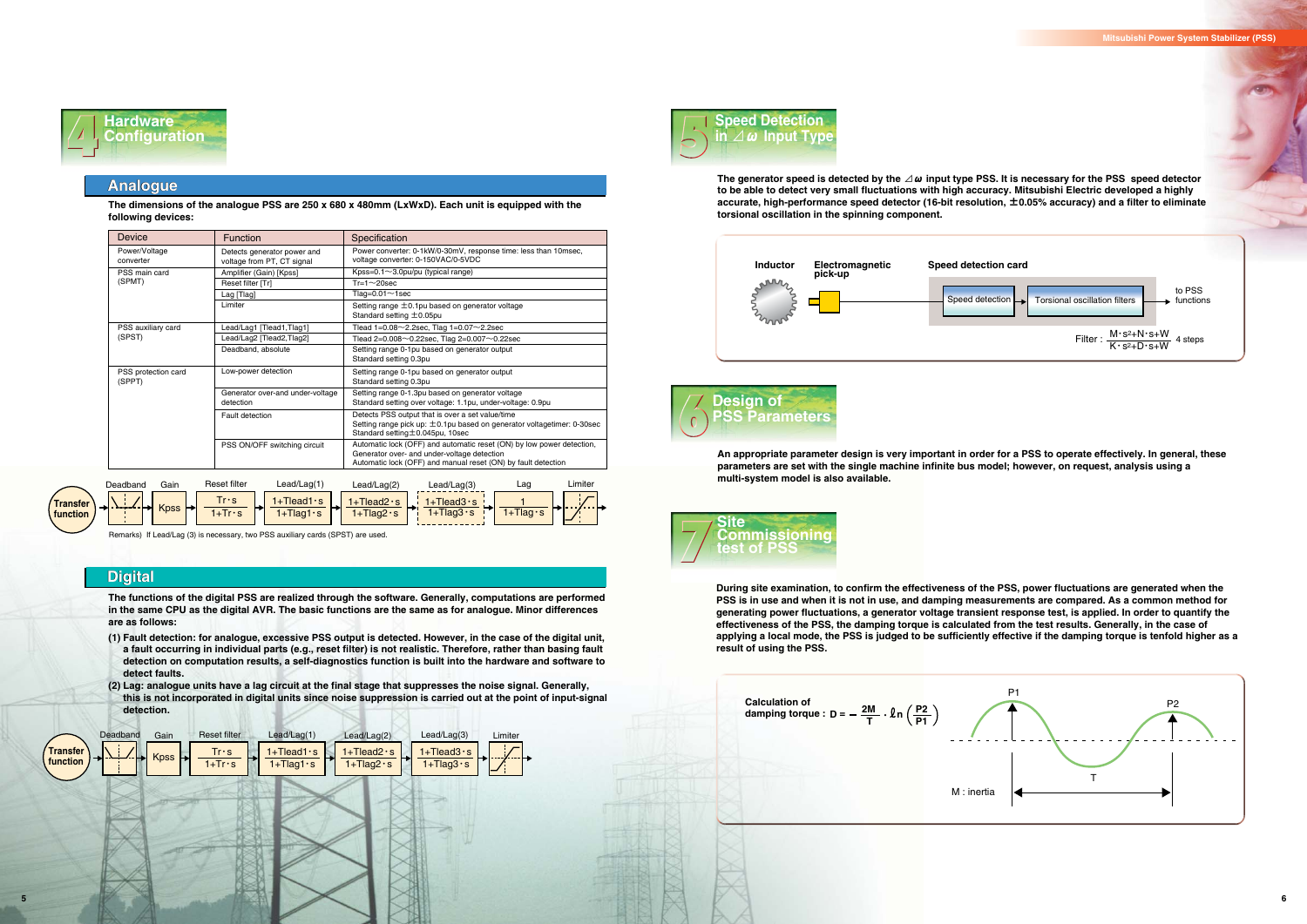





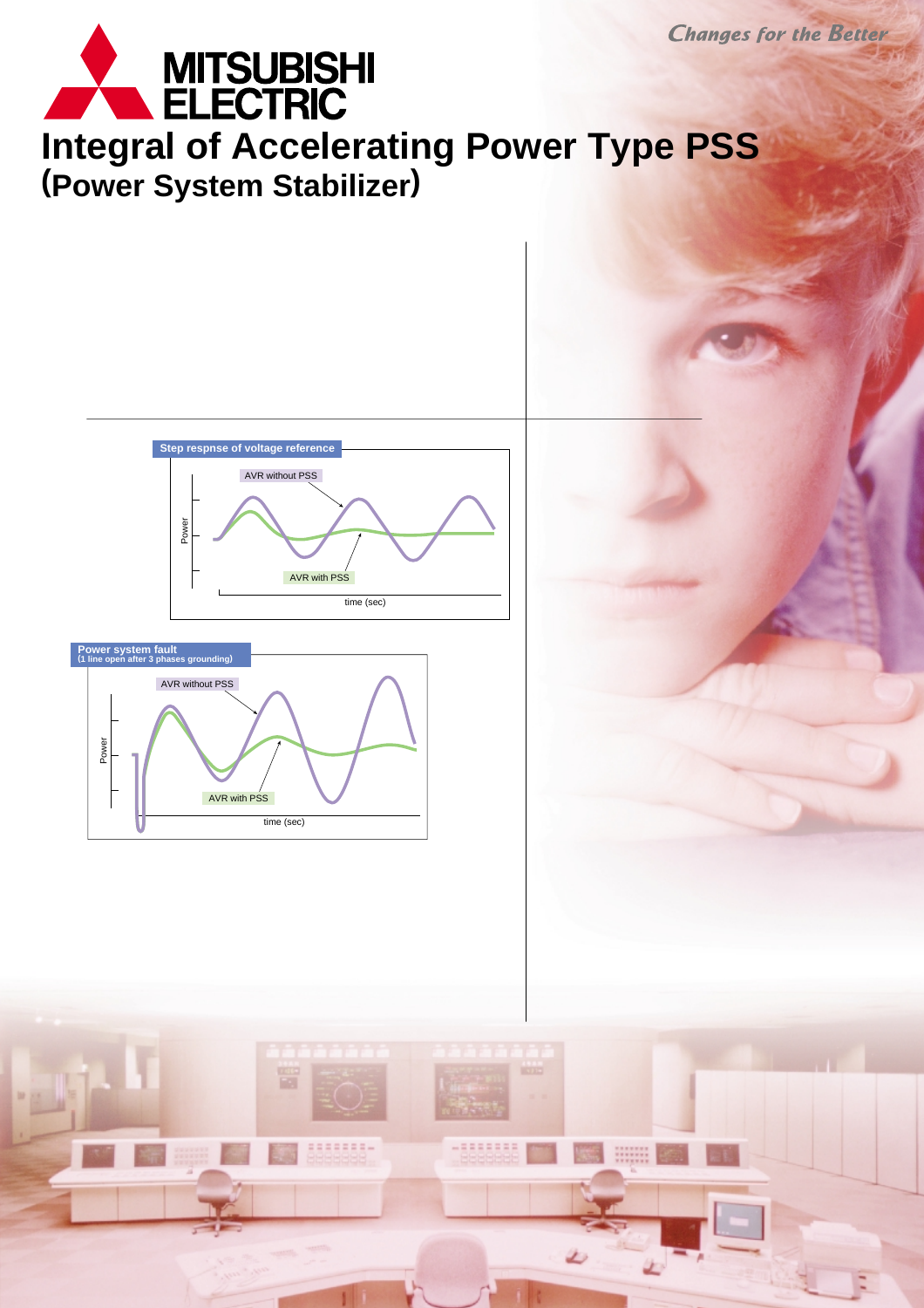**A POWER SYSTEM STABILIZER (PSS), which is installed in the Automatic Voltage Regulator of a Generator, can improve power system stability. The PSS has excellent cost performance compared to other power system modifications or additions.** 

**MITSUBISHI "Integral of Accelerating Power Type PSS" conforms to Type PSS2A in "IEEE Std. 421.5-1992".**

| <b>Typical range</b> | <b>Remarks</b>                 |
|----------------------|--------------------------------|
| 1 to 10.             | $\Delta f$ ( $\Delta \omega$ ) |
| 1 to 10.             | $\Delta f$ ( $\Delta \omega$ ) |
| 1 to 10.             | $\angle$ Pe                    |
| 1 to 10.             | $\triangle$ Pe                 |
| 0. & 0.02 to 2.      |                                |
| 0. & 0.02 to 2.      |                                |
| 0. & 0.02 to 2.      |                                |
| 0. & 0.02 to 2.      |                                |
| 0. & 0.02 to 2.      |                                |
| 0.5 to 10.           | Integral of Pe                 |
| 0. & 0.02 to 2.      |                                |
| 0. & 0.02 to 2.      |                                |
| 0. & 0.02 to 2.      |                                |
| 0. & 0.02 to 2.      |                                |
| 0. & 0.02 to 2.      |                                |
| 0.2 to 20.           |                                |
| $0.1$ to 5.          | Normally = T7/2H(Inertia)      |
| $0.5$ to $2.$        | Normally $= 1$                 |
| $1$ to $5$           |                                |
| 1 to $5$             |                                |
| 0. to 0.2            |                                |
| $0. to -0.1$         |                                |